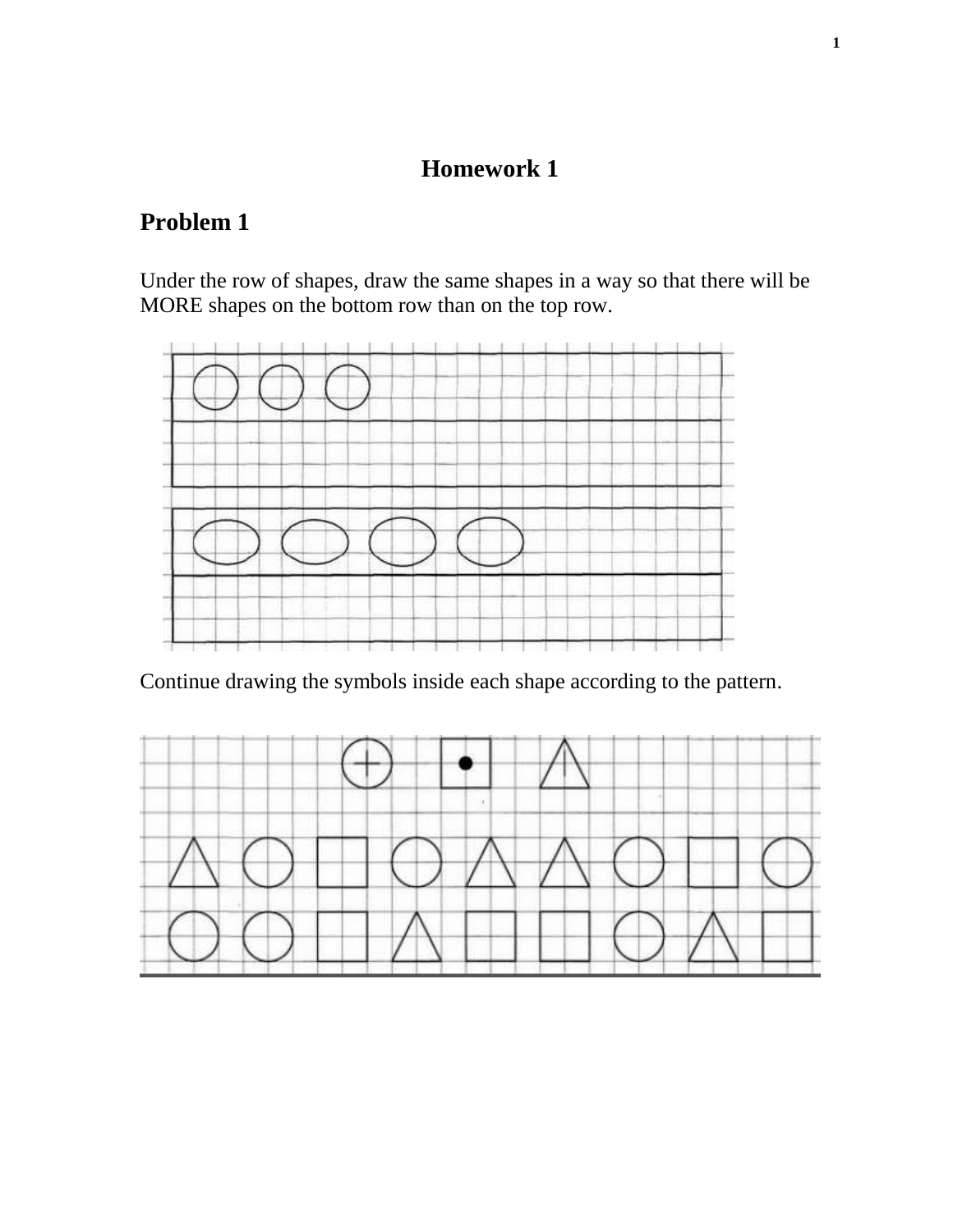**Problem 2** Look at the shapes in the boxes. Color in all of the shapes according to the pattern. Name all of the shapes and colors. Count the shapes in the boxes, write the number next to the shapes below.



Color in the beads according to the pattern.



Draw the missing pictures by following the pattern.

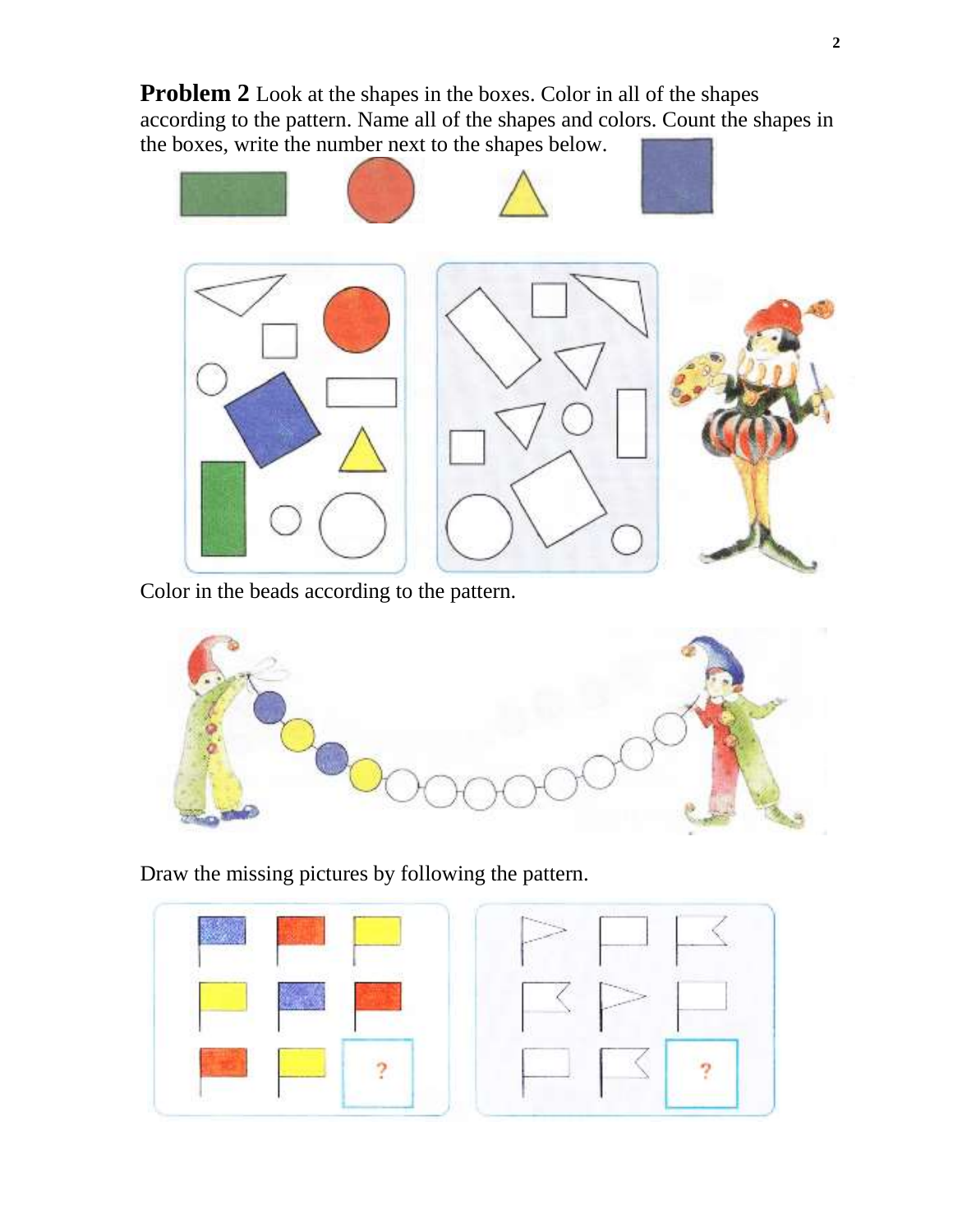**Problem 3** What do the squares remind you of? Draw something interesting out of each square. Use your imagination.



## **Problem 4**

Look at the problems below. Notice "-2" subtraction. Subtract and write the answers inside the empty squares below:

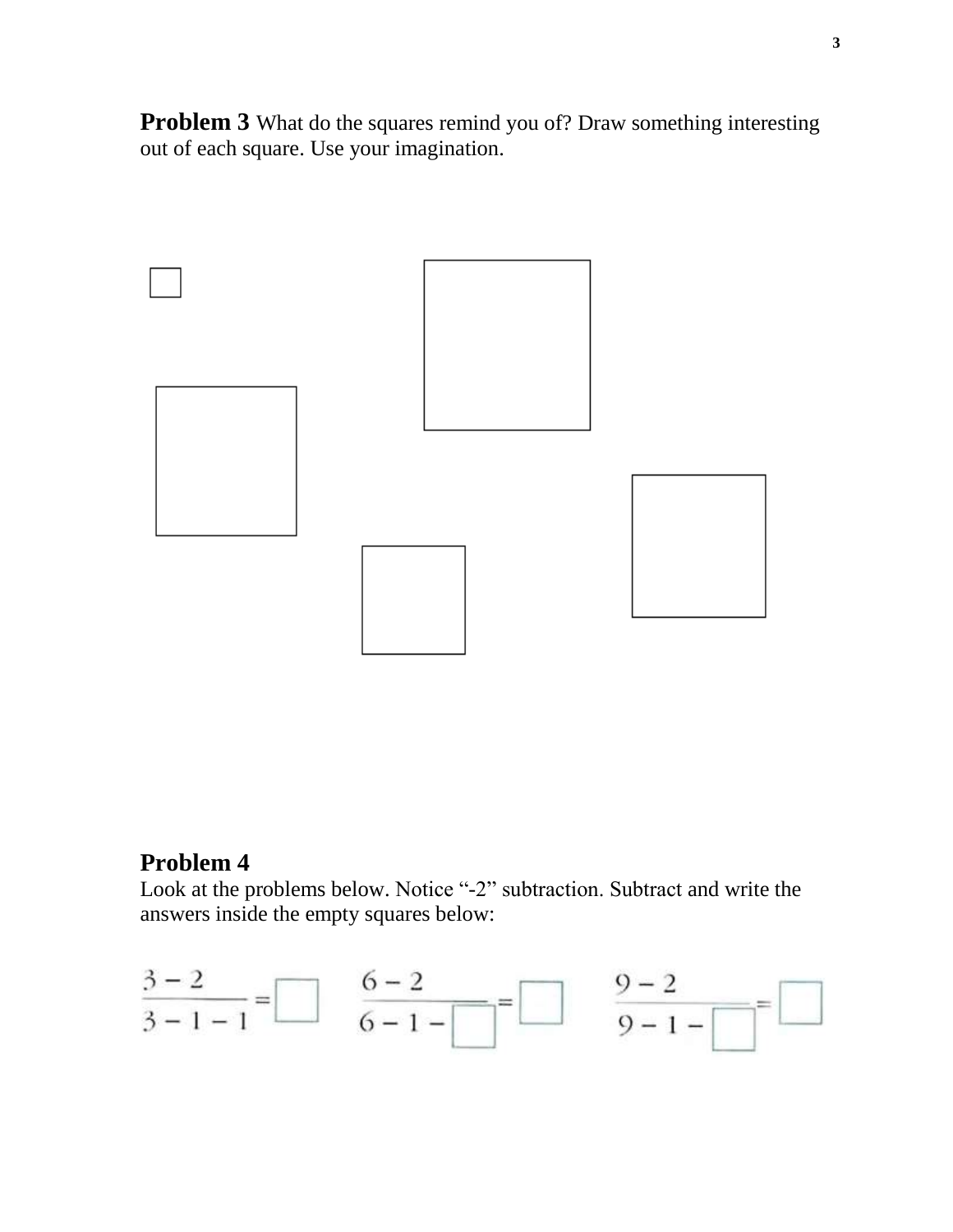**Problem 5** Color the fish that are swimming to the left red and the ones swimming to the right yellow.



Color in all the arrows that point to the left, red and all the arrows that point to the right, blue, down - yellow, up - green.

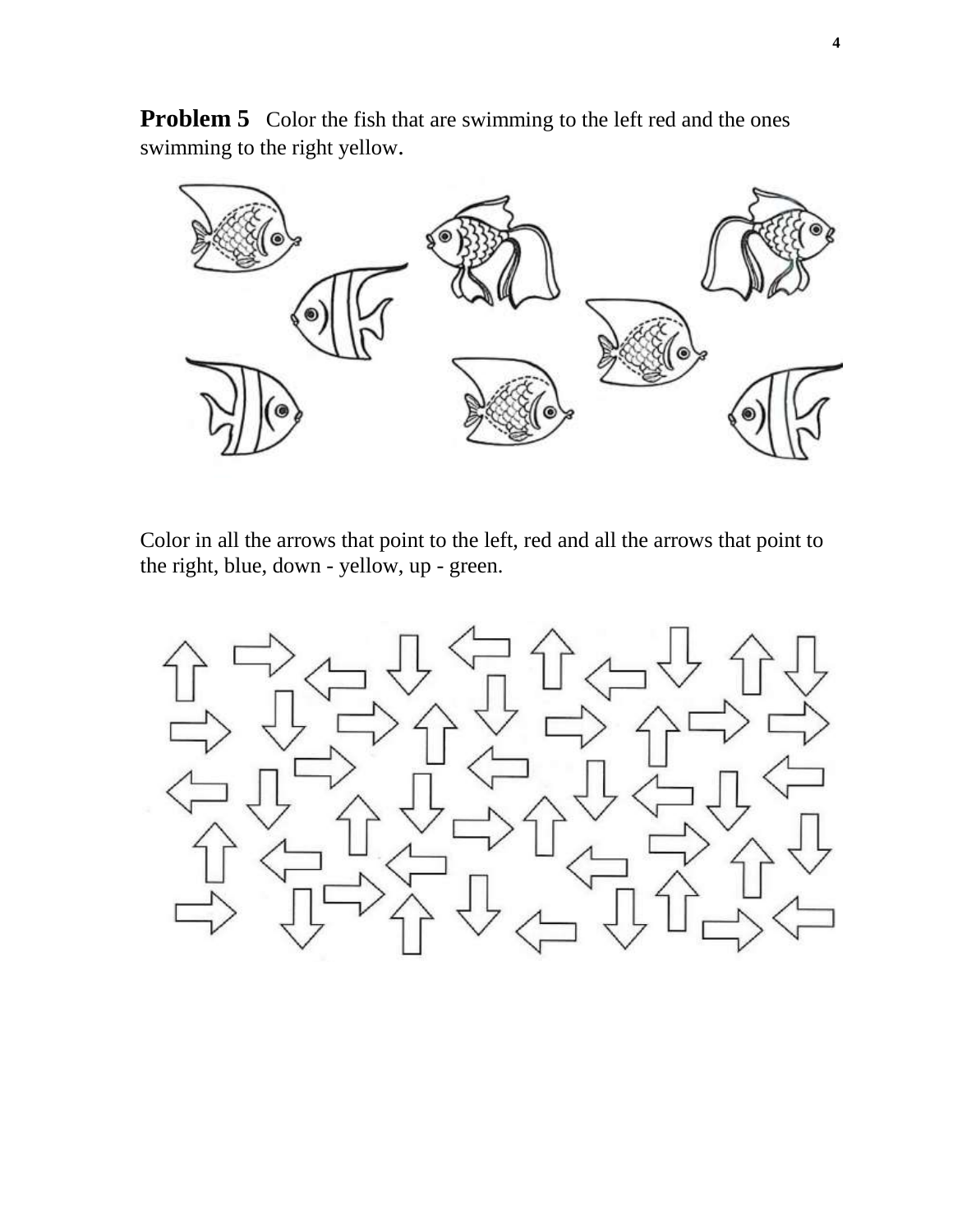**Problem 6** Watch each single step on the number line as you do addition and subtraction operations. Fill out the blank boxes.



Solve using the number line. Show your "jumps" on the number line.